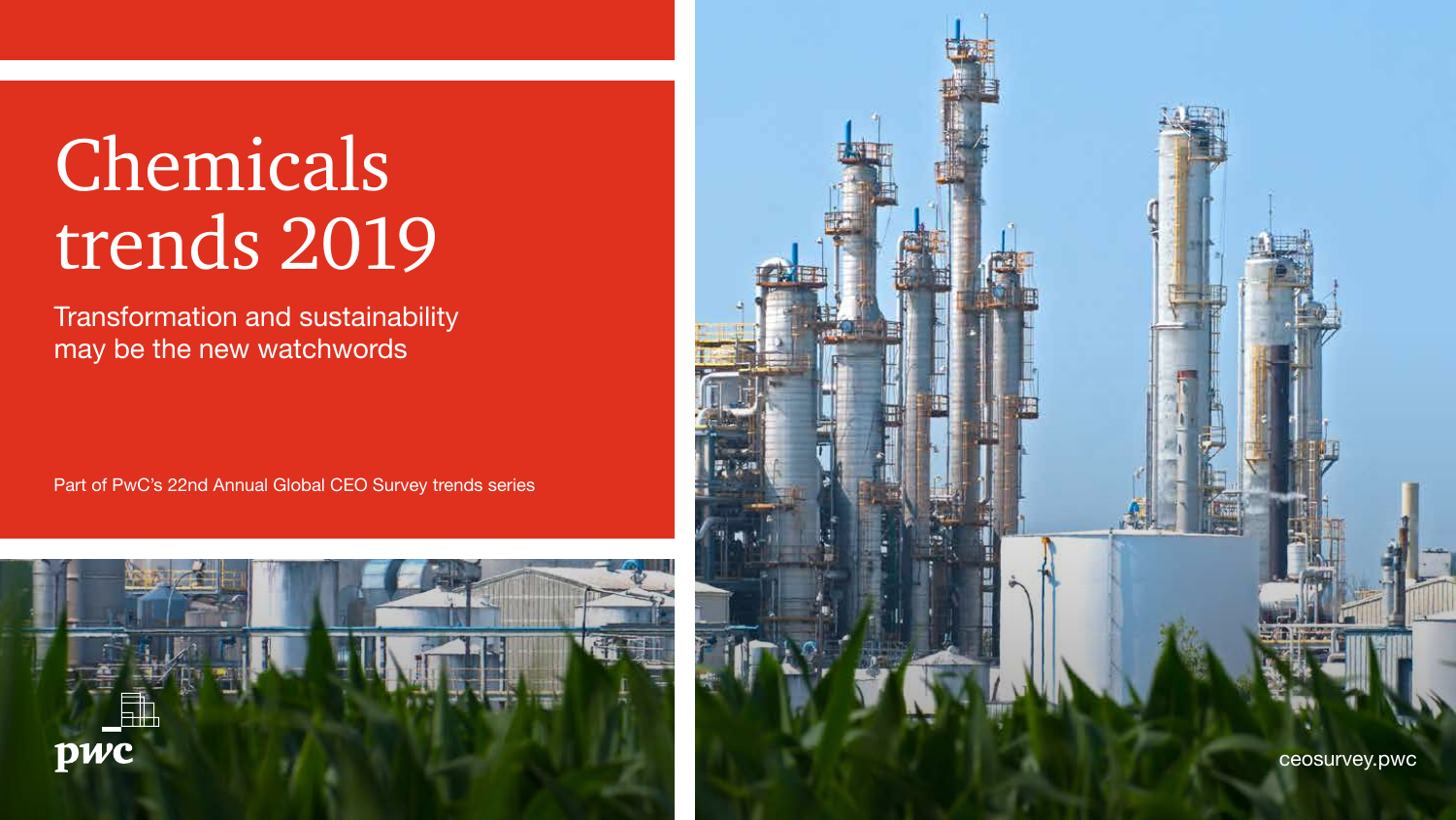

# Shrinking optimism over the longer term

Just a short time ago, there was a notable dose of optimism evident in the chemicals sector. Having confronted extraordinary pressures for more than a decade—chiefly from product commoditisation, raw materials volatility, fluctuating markets and rapidly expanding competition—2018 initially delivered some strong results. Profits were up, capacity was tight and global demand was on a positive trajectory.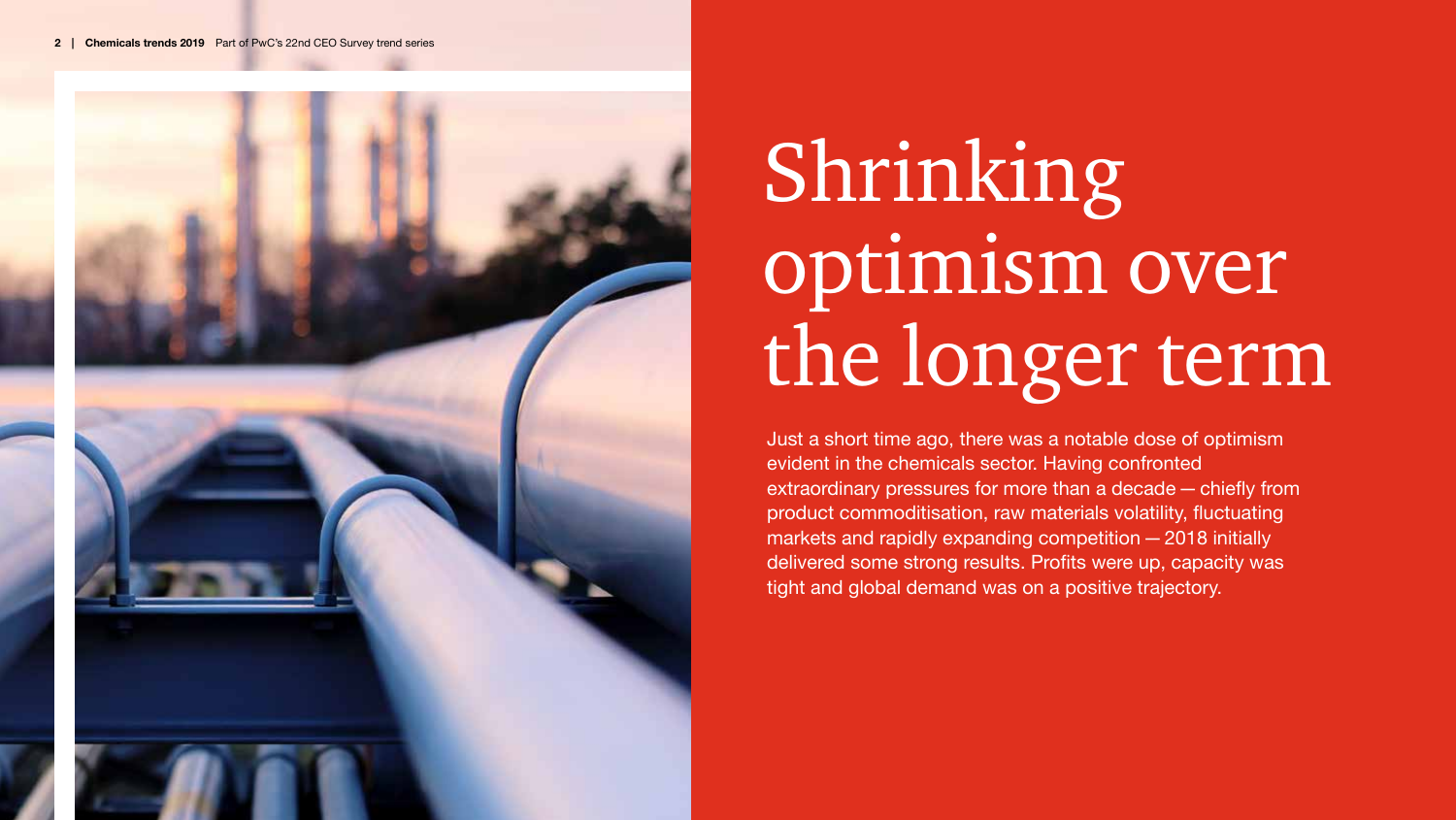With these results in hand it is perhaps not surprising that, according to PwC's 22nd Annual Global CEO Survey, more than 90% of chemicals companies' CEOs said they were bullish about their organisation's 12-month revenue growth prospects, the highest level in five years (see Exhibit 1).

But when CEOs were asked to consider their company's position over a longer period of time, their enthusiasm markedly waned. According to the survey, the CEO threeyear growth outlook is actually at its lowest point in five years. Indeed, it would seem that it is hard to maintain an upbeat attitude when economies around the world are signalling a slowdown and trade tensions are worsening. According to the *Financial Times,* the Organisation for Economic Cooperation and Development has flagged the risk that the interaction of a sharp deceleration in China's economy, volatility in oil prices, Brexit uncertainties and the fragility of some eurozone banks could lead to "a harder than expected landing." And already some chemicals companies are cutting earnings outlooks in the face of retreats in key markets, such as automotive.

#### **EXHIBIT 1**

## CEOs' optimism shrinks for longer-term outlook

Confidence in short-term growth (next 12 months) is at its highest level in five years…



#### **QUESTION**

How confident are you about your company's prospects for revenue growth over the next 12 months, and over the next three years?

(Showing only those who responded 'very/somewhat confident')

…but the longer-term three-year growth outlook is at its lowest level



Source: PwC's 22nd Annual Global CEO Survey Base: Chemicals CEOs (48)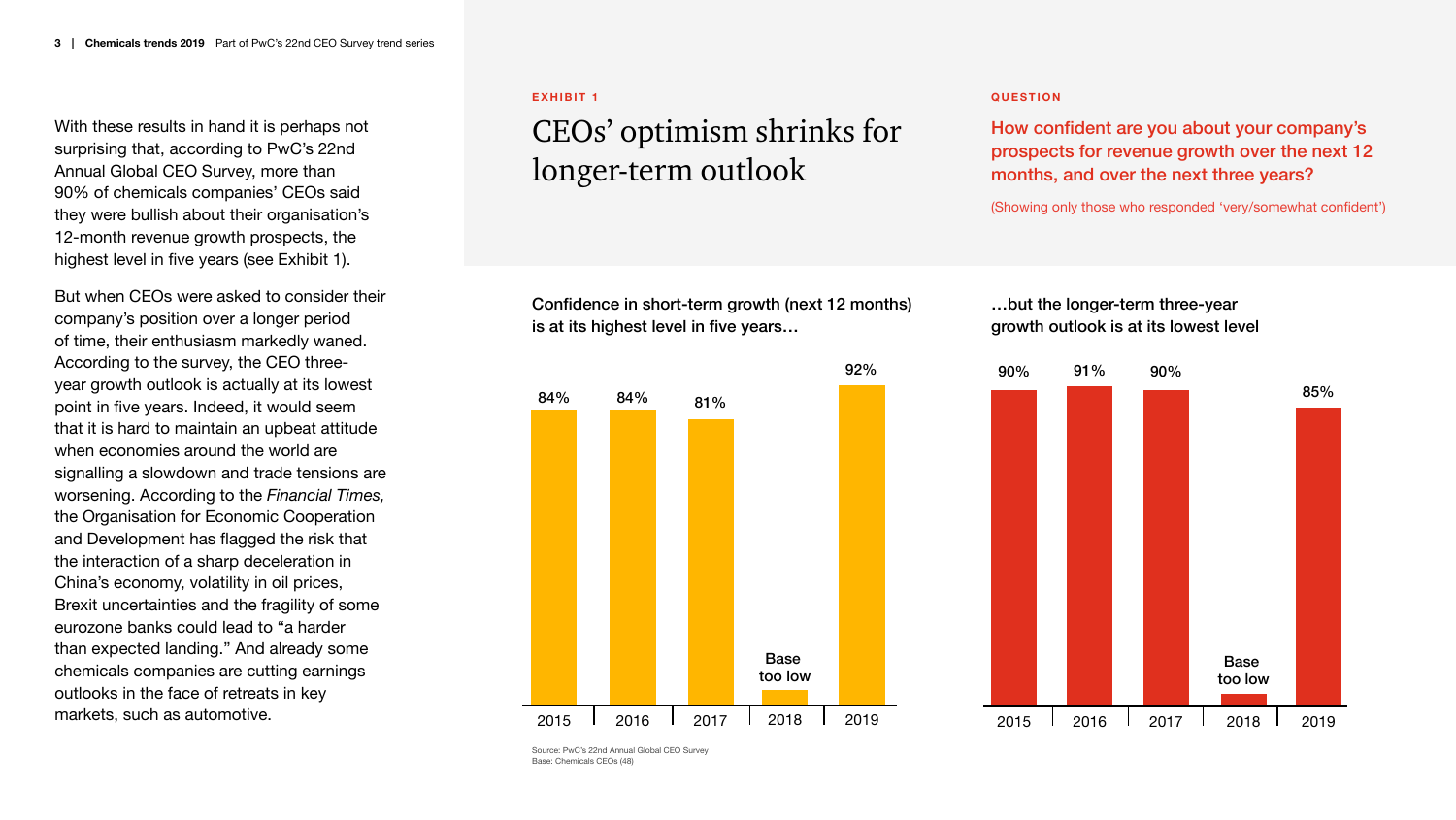Strikingly, these global headwinds are not the primary reason for the longer-term wariness of chemicals company CEOs. Instead, concerns about a number of wider 'sustainability trends' surpass nervousness about economic conditions. Among these worries: the impact of resource and materials substitution, decarbonisation, renewable energy and waste elimination (see Exhibit 2). These are serious issues, particularly for the chemicals industry, which is at the tip of the spear of questions surrounding the role that fossil fuels and new forms of energy will play in the future, including in the mitigation of climate change and pollution. How chemicals companies address these concerns will ultimately affect their licence to operate, their marketplace status, their relationships with customers and, as the CEOs seem to be keenly aware, their ability to grow over the coming years.

#### **EXHIBIT 2 QUESTIONS**

Trade conflicts

Protectionism

**Exchange** rate volatility

Volatile energy costs

## Sustainability impacts outweigh macroeconomic concerns

44%

40%

40%

40%

A. How concerned are you, if at all, about each of these potential economic, policy, social, environmental and business threats to your organisation's growth prospects?

(showing only 'extremely concerned') (showing 'very high/high' impact)

B. Of the following potentially transformational impacts on the way you do business and deliver growth, please rate their expected impact on your business over the next five years.

#### A. Top four macroeconomic concerns B. Top four transformational factors



Source: PwC's 22nd Annual Global CEO Survey Base: Chemicals CEOs (48)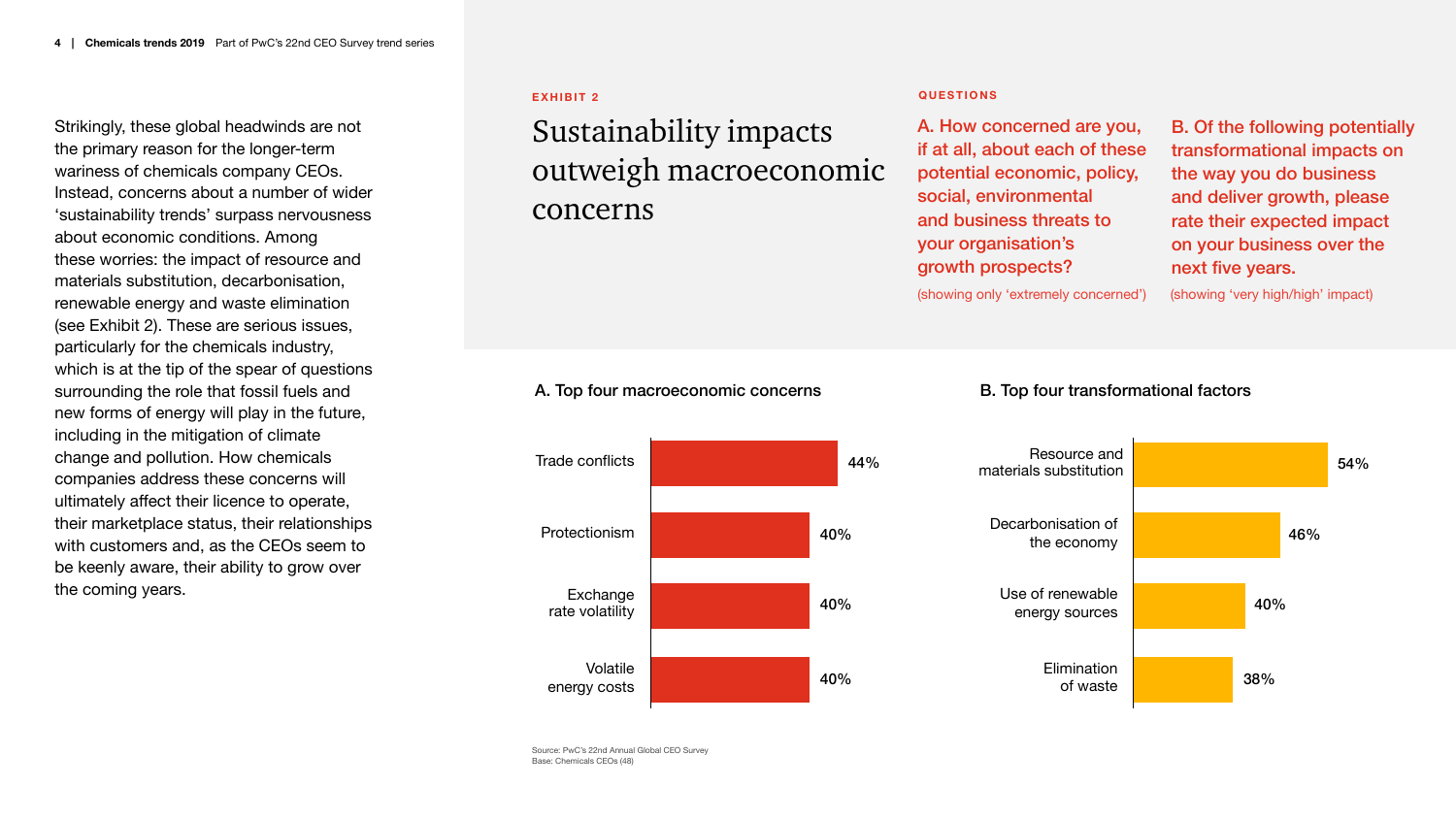

The greater focus on sustainability trends presents new growth opportunities for chemicals companies that were not possible before. The industry can be a significant player in developing materials that contribute to energy efficiency and greenhouse gas reduction in other sectors, improving the sustainability of downstream energy chains.

In the energy sector, for example, chemical products are commonly used in solar generation, and in new lighter and longer thermoplastic blades that offer the promise of greater wind power stability and efficiency. In transportation, lightweight materials could be critical for improvements in vehicle fuel efficiency

and in the development of electric cars and trucks. Reducing the average weight of passenger cars from 1,380kg currently to 1,000kg by 2050 could lower emissions by 40%, according to a 2017 study by the International Transport Forum. SABIC and BASF are among the chemicals companies that are targeting this potential revenue stream by developing high-performance polymers to replace metal parts and trim back vehicle weight.

And although strides are being made in industrial materials, packaging remains a conundrum for chemicals companies and another potential revenue channel if addressed correctly. Pressure is growing in many of the world's largest markets

to replace plastic in packaging with alternative materials and move closer to so-called cradle-to-cradle manufacturing, in which every ingredient in the process is recyclable. As products emerge to satisfy recycling requirements, chemicals companies engaged in traditional plastic packaging value chains could find that a big part of their cash flow is affected. In fact, nearly one in three chemicals company CEOs expects cradle-to-cradle developments to have a high or very high impact on their business within the next five years.

To avoid haemorrhaging revenue in the plastic packaging side of their business, chemicals companies should begin to



The greater focus on sustainability trends presents new growth opportunities for chemicals companies that were not possible before.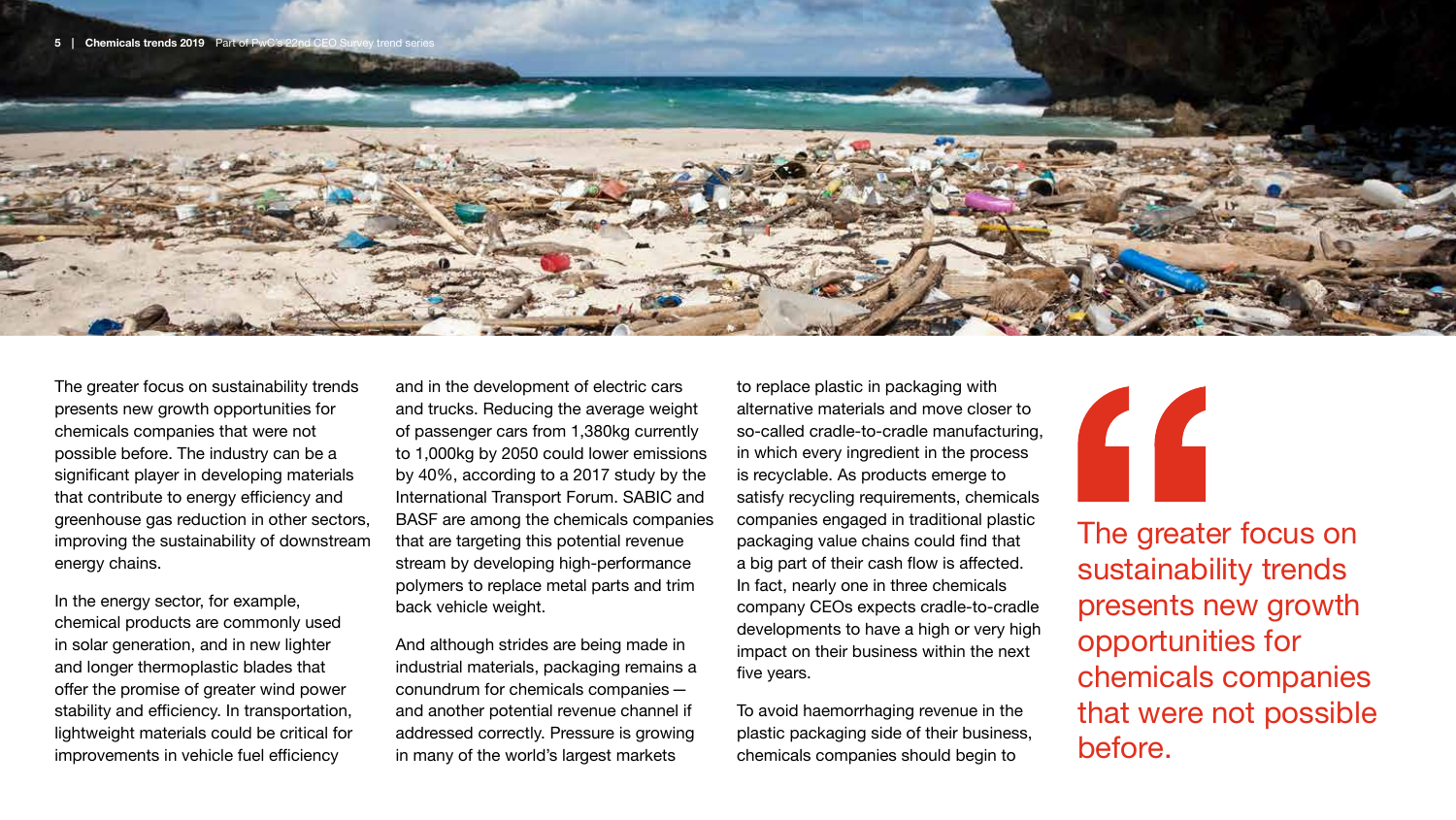rethink the types of plastics that they are using and the production processes employed to manufacture packaging. New additives, such as antioxidants, can produce higher yields of plastics from less material with less waste and fewer carbon emissions. Although much research is still needed to develop and perfect these new additives, companies that can pioneer improvements in the financial and environmental costs of plastics manufacturing will find themselves in a strong position in the coming years.

Also leading the industry will be companies that take an active role in expanding the reach of recycling, in part by helping develop new methods for mechanical and chemical recycling programs that at their zenith reprocess plastic items back to raw material, or feedstock. At least

65% D/0 Chemicals CEOs pursuing a new product or service to drive revenue growth

two chemicals companies—Borealis and LyondellBasell—have made strides in this direction primarily by acquiring companies with advanced recycling expertise. Demeto, a European consortium of 13 chemicals and non-chemicals companies, is working on a technique for depolymerising plastics to break them down into biodegradable components for recycling. And more than 25 global companies, including four of the five largest chemicals makers, have pooled US\$1bn in the Alliance to End Plastic Waste to reduce the amount of plastic that ends up as garbage in the environment.

### **An innovation path**

Chemicals companies have long accepted the need to shift from being 'product sellers' to being 'solution providers' in the customer-facing aspect of their business. But this is easier said than done. To drive sustainability initiatives, chemicals companies will have to collaborate with their customers. Purchasers will increasingly demand bespoke and innovative answers that transform their products to meet specific weight, waste and functionality metrics.

Our survey indicates that chemicals executives have not yet fully embraced the idea of open innovation. We found that although chemicals CEOs are slightly more focussed on new products than CEOs globally, they are less likely to be collaborating with startups and entrepreneurs. And they are much less likely to be pursuing new strategic alliances and joint ventures. Indeed, only 27% of chemicals CEOs are planning such initiatives within the next 12 months as a route to growth, compared with 40% of CEOs globally.

Making the move from 'solution providers' to 'transformation deliverers' requires CEOs to be sure their company has a clear and realistic lens through which to assess which markets offer the greatest potential for transformation. A disciplined portfolio approach is needed by which expansion into new areas can be weighed against returns from current activities. In turn, this will help companies articulate coherent portfolio strategies that can be readily explained to investors and that can drive merger, acquisitions and divestments, research and development, and other growth

## To drive sustainability initiatives, chemicals companies will have to collaborate with their customers.

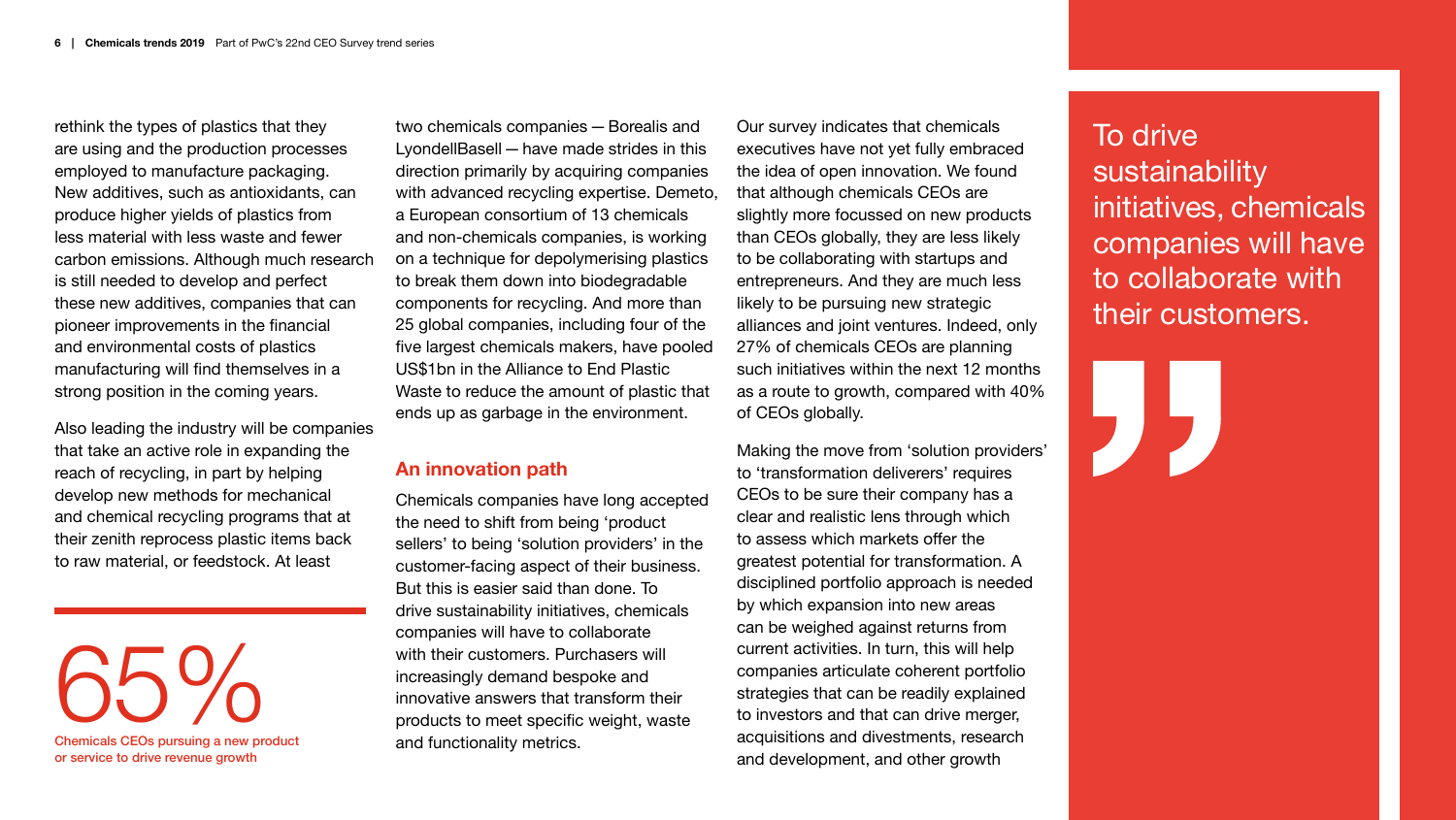strategies. Many companies already use portfolio management to inform investment, but they don't necessarily incorporate all the external forces, including sustainability trends, that will drive future transformation of target markets. Such transformation may be key to determining priorities for investment and divestment.

Delivering transformation also entails that chemicals companies become materialsagnostic. This is particularly the case in the specialty segment of the market. In this segment, companies don't necessarily have to own the plastics they put together and assemble into composites. Instead, the focus should be on having the capabilities, insight and relationships to provide a best fit for the customer's needs. For example, UK-based Ineos recently announced a new thermoplastic composite, called StyLight, that combines the company's traditional high-tensile product line with proprietary glass or carbon fibre from external chemicals industry sources to meet higher requirements for strength and durability in design and performance. In the agrochemicals arena, materials-agnostic partnerships are developing around the

use of a mixture of fertilisers, herbicides and pesticides from different chemicals providers to more precisely address each farmer's unique growing needs.

#### **Work to be done**

As chemicals companies become central figures in sustainability initiatives for their customers, they will have to clean up their own act as well. In order to burnish their reputations as true innovators in a world of advanced materials and ecologically sound solutions, chemicals companies must prove that they take the issue seriously enough to transform themselves. Just as there is already increased public and government focus on, for instance, singleuse plastics and recycling, similar scrutiny could turn to the industry's role in fossil fuel consumption.

A recent analysis by the International Energy Agency (IEA) points out that petrochemicals are rapidly becoming the largest driver of global oil consumption. They are set to account for more than a third of the growth in oil demand to 2030, and nearly half to 2050, ahead of trucks,



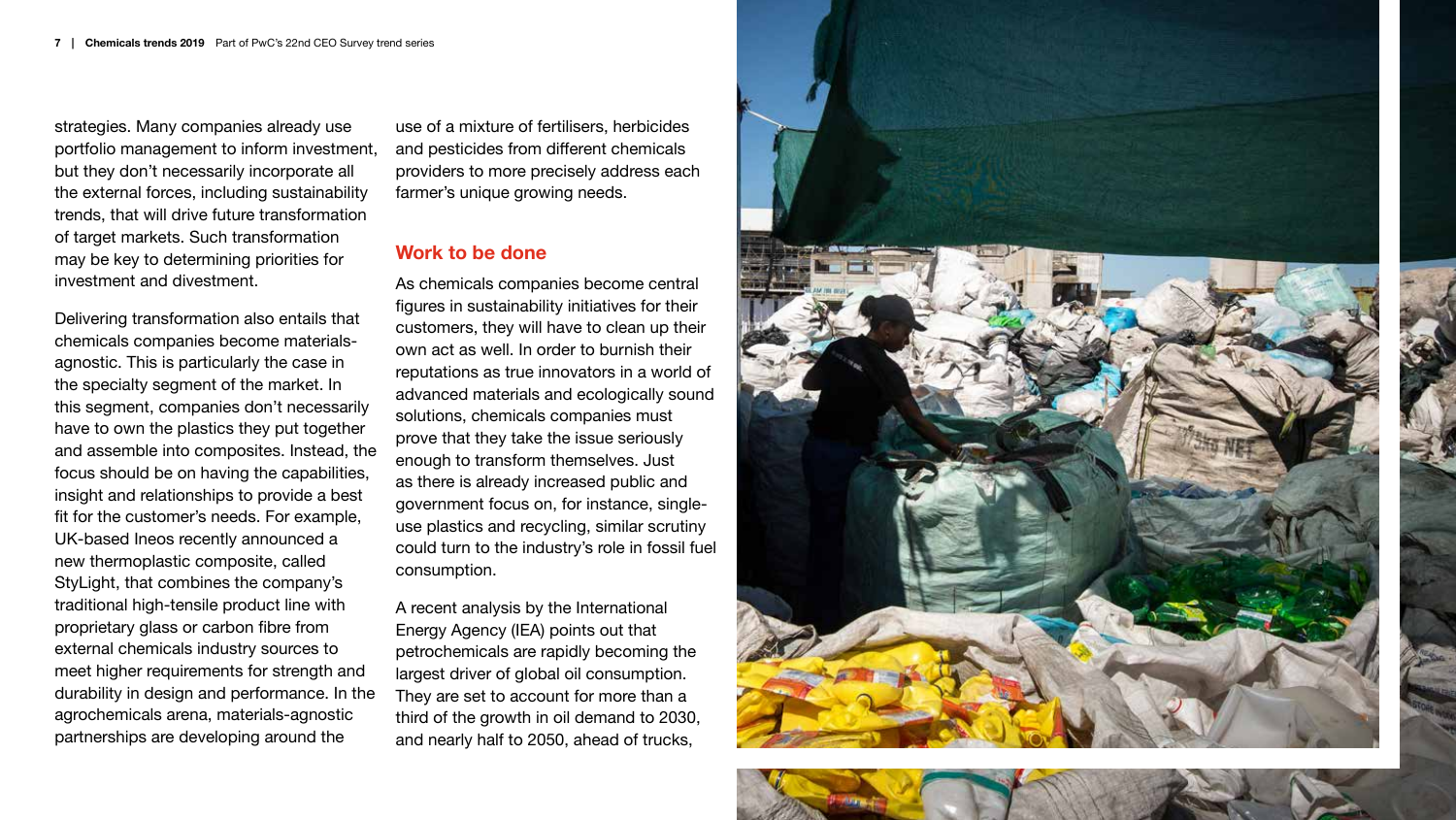aviation and shipping. But the picture is a bit more complicated than that data point lets on. The same IEA analysis points out that despite being the largest industrial energy consumer, the chemicals sector ranks third among industrial  $CO<sub>2</sub>$  emitters. This is because the carbon contained in chemicals feedstocks is mostly locked into final products such as plastics and released only when the products decompose or are burned.

The considerable store of  $CO<sub>2</sub>$  from feedstocks contained in products highlights the importance of the increasing attention being paid by chemicals CEOs to renewable or green feedstocks and to waste and recycling strategies. As part of its annual reporting, for example, BASF publishes the proportion of its raw materials

that come from renewable resources. And it has committed itself to decoupling organic growth from greenhouse gas emissions with an ambition to become stronger than the market in the period to 2030 while keeping its emissions flat at 2018 levels. And recently biodegradable plastics received a shot in the arm when Bill Gates invested \$US14m in Renmatix, whose Plantrose technology converts biomass to cellulosic sugars, which in turn can be used to produce biochemicals and biofuels.

Given that much of the industry's  $CO<sub>2</sub>$ emissions come from energy rather than feedstock inputs, decarbonisation of energy sources presents the greatest opportunity to reduce  $CO<sub>2</sub>$  impact. Moves to decarbonise energy inputs on a large scale are some way off but, as the cost of renewable energy falls, there are signs that companies are recognising the advantage of supplementing fossil fuel sources with renewable generation. In early 2018, for example, Shell began the development of a solar power plant at its Moerdijk chemicals site in the Netherlands. Once complete, the project will provide an approximate peak capacity of 20 MW of renewable power. In the US, Johnson Matthey's platinum group metals refinery and chemicals plant at West Deptford, New Jersey, sources 17% of its electricity from an adjacent solar photovoltaic plant.

The strategic direction for the chemicals industry is clear but the roadmap to navigate it is uncertain. The coming decade is likely to see the sector come under increasing pressure on a range of

sustainability measures. The good news for CEOs is that the window of opportunity will remain open for some time for companies to show they are part of the solution, rather than the problem. As many companies are beginning to demonstrate, there is considerable opportunity for innovation  $-$  rather than regulation  $-$  dictating the pace, and the future.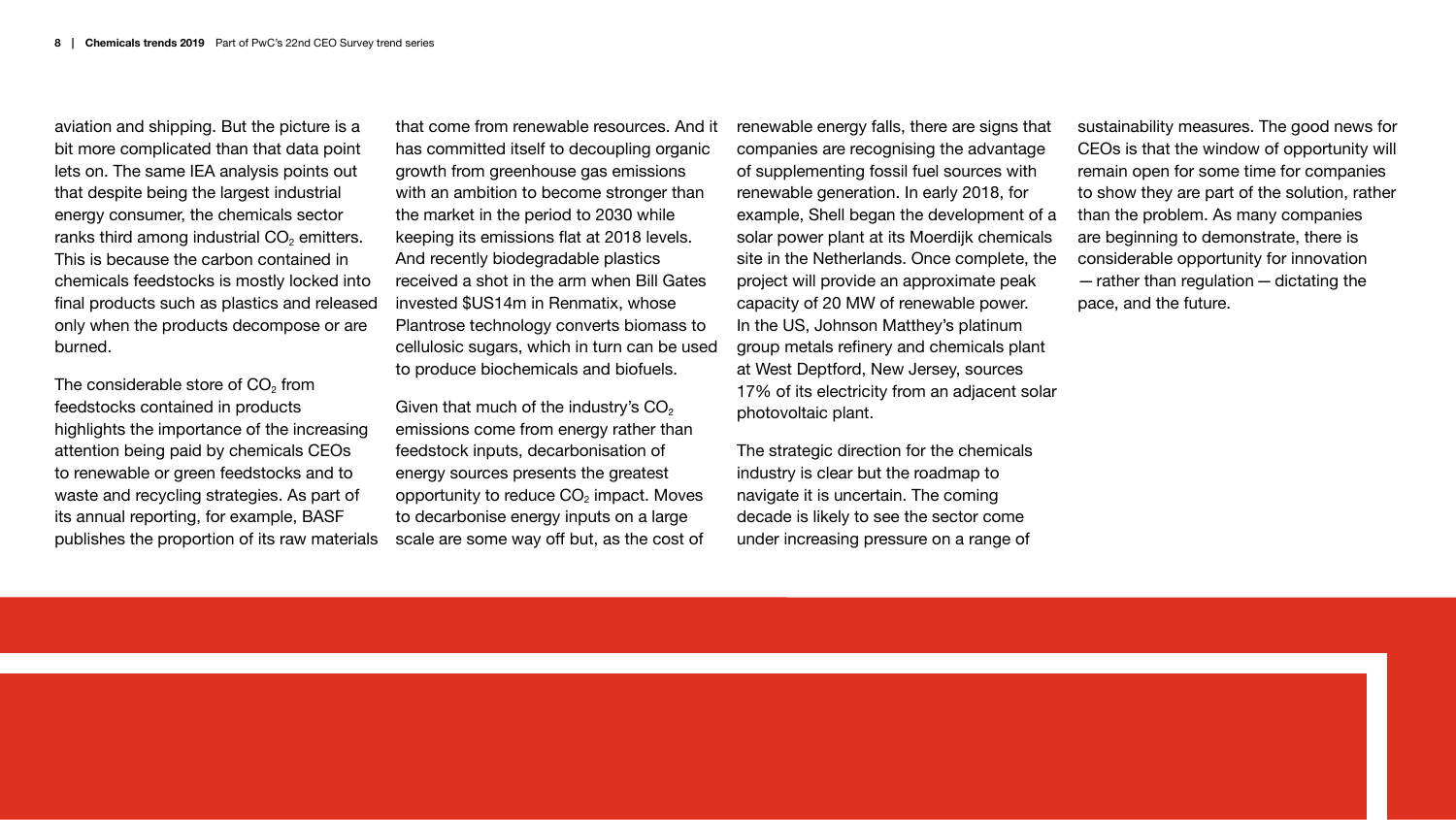## Strategy made real

**What concrete steps should chemicals companies undertake to prepare for the future's increasingly unfamiliar business environment—and to exist in a volatile present?** 



In the past, chemicals companies have relied on spin-offs, mergers and acquisitions and, when possible, product innovation to deal with big challenges. That was fitting for the challenges of recent years, which primarily have been the commoditisation of products or competition from lower-cost players in emerging nations.

But today's greatest challenge is an economic and geopolitical business environment that is out of the normal range and defies normal responses. This environment combines thorny elements that much of the industry has not had to deal with before: trade wars, perplexing regulatory policies, demand shifts in huge markets like China, the weakening of the European Union, increasing risks to global supply chains and the accelerating impact of digitisation. All of this is forcing chemicals companies to reconsider their approaches to growth obstacles and how they formulate strategy for the short and long term—not knowing from which direction and when the next challenge will arise.

Perhaps the most important thing chemicals companies can do in this environment is a bit contrarian: rather than reacting to today's shifting conditions, think more broadly and more long term. Simply put, take a 'true north' approach to strategy development. Start with a clean slate and imagine how customer needs and the value of products that serve these needs will change in the coming years. Understand the driving forces behind these changes, and most important, answer the question of what factors will remain relevant in any future scenario. Then, critically reflect on what few critical capabilities will be necessary for success and be honest about the gaps. Only then can the company start the transformation journey of, for example, establishing new business models, developing products and services, restructuring business units, and building talent pools and innovation teams to target these new potential revenue streams.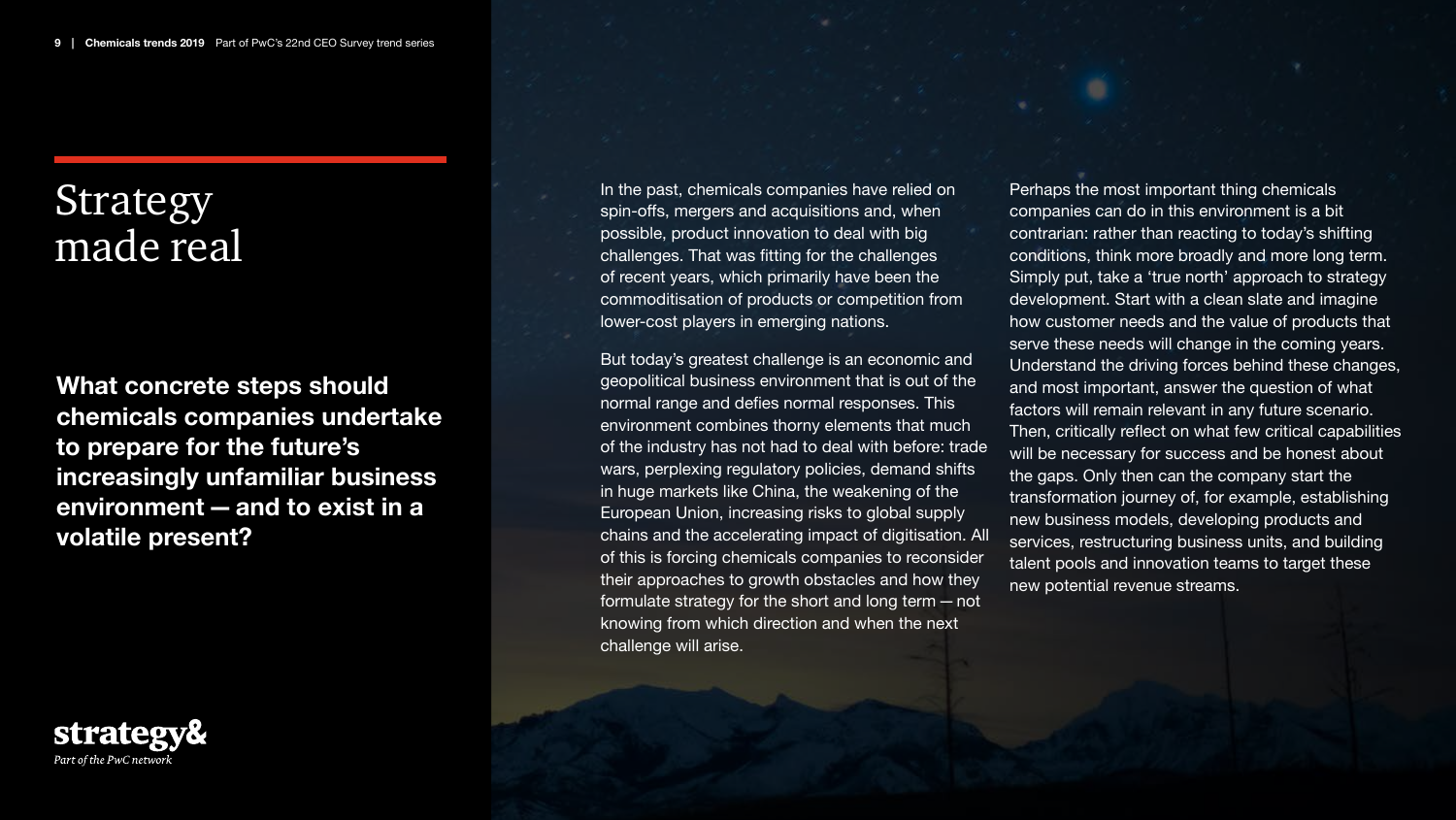For instance, agrochemicals should focus on secure and sustainable food supplies and a new type of farmer persona; infrastructure materials on smart cities; and packaging on zero-carbon footprint protection. In other words, determine what you want your company's identity to be when the volatility becomes less imposing and even transforms into an opportunity.

This approach affords chemicals companies the chance to revisit their operating models with the benefit of imagination. By visualising the organisation in a market with different contours and requirements than today's, the company examines its ability to operate in that unfamiliar landscape. Its capability shortcomings are highlighted and the coherence of its product portfolio is revealed. In turn, the skills, behaviours and processes supporting legacy assets that may be valuable down the road as the market shifts can be nurtured.

From this process, likely outcomes for chemicals companies include:

- complementary existing business models with new customer-centric or data-driven ones
- more localisation of operations and reconfigured supply chains to be nearer to customers
- drastic reduction in product volumes to be compensated with new monetisation models
- more partnerships and a larger ecosystem of companies to share developmental risk and to add technological capabilities and bridge the gap in the value chain with end-users
- greater leveraging and adoption of technology particularly AI
- a transformative shift in identity and culture to realise the new set of opportunities.

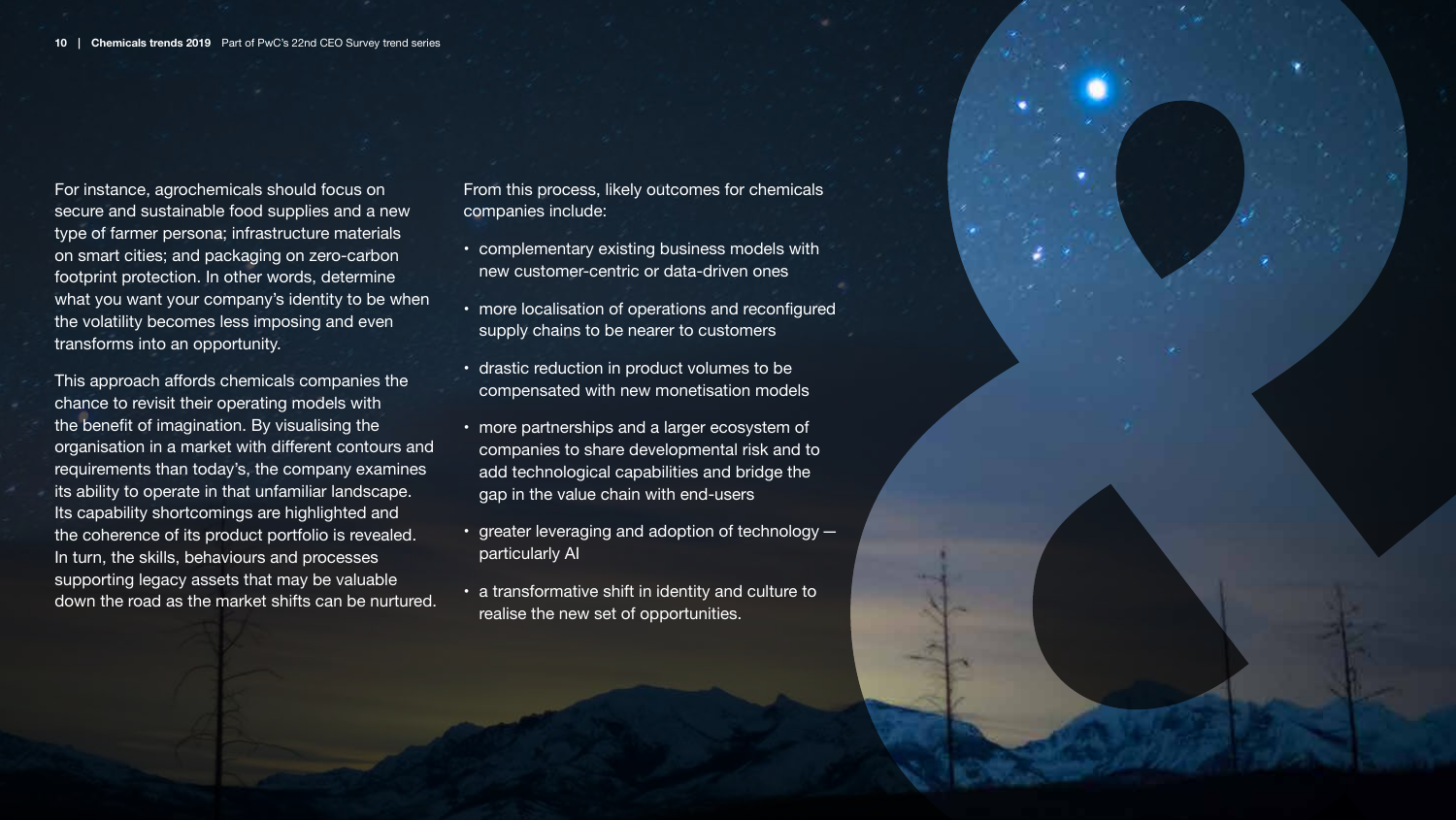## Authors and contacts

#### **Germany**

**Iris Herrmann** Partner, PwC Strategy& Germany GmbH +49-170-2238-695 iris.herrmann@strategyand.de.pwc.com

#### **Dr. Nils Naujok**

Partner, Energy, Utilities & Resources (EUR) Leader EMEA PwC Strategy& Germany GmbH +49-30-88705-855 nils.naujok@strategyand.de.pwc.com

#### **Ruirui Zong-Rühe**

Manager, PwC Strategy& Germany GmbH +49-151-26248-445 ruirui.zong-ruehe@strategyand.de.pwc.com

#### **Japan Kenji Mitsui**

Partner, PwC Japan +81-3-6250-1200 kenji.mitsui@pwc.com

#### **Middle East**

**Frederic Ozeir**

Partner, Strategy& Middle East +961-1-985655 frederic.ozeir@strategyand.pwc.com

### **United Kingdom**

**Adrian Del Maestro**

Director, PwC UK +44-79-0016-3558 adrian.delmaestro@pwc.com

**United States Peter Bertone** Principal, PwC US +1-703-682-5719 peter.bertone@pwc.com

#### **Chris Cardinal**

Director, PwC US +1-267-330-1489 chris.cardinal@pwc.com